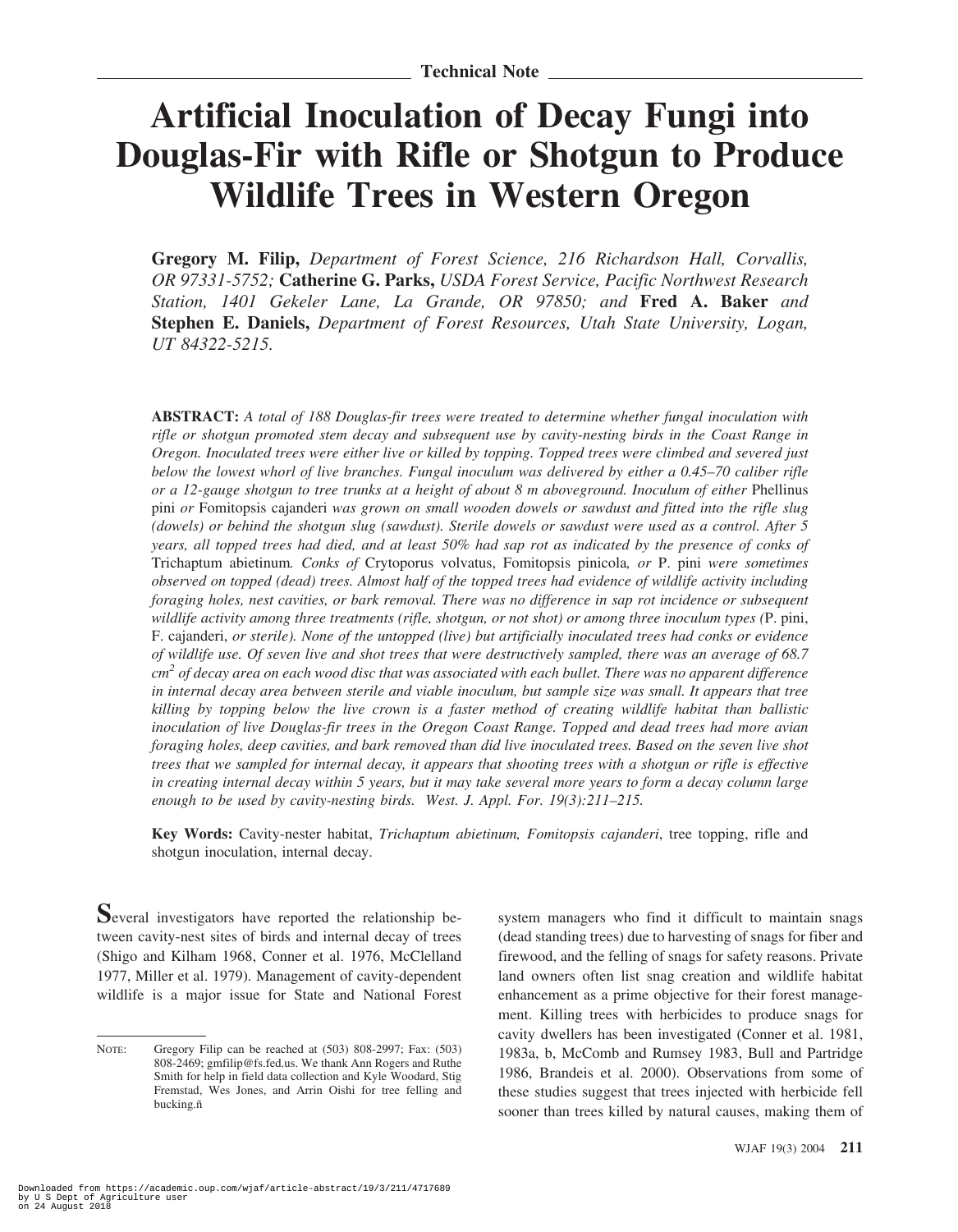only short-term use for cavity nesters. Bull and Partridge (1986) and Brandeis et al. (2000) evaluated several methods of creating snags and report that removing tree tops and limbs insured tree death. Such trees were more frequently used by cavity nesters than the other trees. Lewis (1998) summarizes information about snag creation techniques currently employed in the western United States.

Although dead trees are the most common habitat for cavity dwellers, live trees may also accommodate them. It has been suggested by Affeltranger (1971) and Conner et al. (1983 a, b) that live trees might be made suitable for cavity excavation at younger ages than normally expected by artificial inoculation with stem decay fungi. Conner et al. (1983a, b) report an 80% success rate for inoculation of *Spongipellis pachyodon* and *Laetiporus sulfureus* into living oaks (*Quercus* spp.) Parks et al. (1995) report that after 5 years, 50% of artificially inoculated western larch (*Larix occidentalis*) trees in one stand were being used by cavity nesters in northeastern Oregon. Trees were climbed and inoculated at least 8 m aboveground to reduce predation from ground-dwelling predators. Successful inoculation of living trees produces a wildlife tree less likely to fall within a short time or to be harvested. Also, live trees continue to form a sound rind of wood around the decayed area as the decay is compartmentalized within the tree (Shigo and Kilham 1968).

Climbing trees with ladders or climbing equipment to inoculate them is time-consuming and dangerous. Baker et al. (1993, 1996) report a possible technique using rifles and shotguns to deliver inoculum of decay fungi to living trees. They shot freshly cut bolts of Douglas-fir (*Pseudotsuga menziesii* var. *menziesii*) with 0.45–70-caliber rifles containing bullets with stained woody inoculum and with 12-gauge shotguns containing stained sawdust infected with fungal mycelium. Fungi tested included *Phellinus pini* and *Fomitopsis cajanderi*, two common decay fungi found in living Douglas-fir in western Oregon. After shooting, bolts were returned to the lab, and fungi were cultured from the largest pieces of stained woody inoculum. Both species of fungi survived shooting into the trees, but success of inoculum shot into trees in producing decay that is excavated by cavity nesters needs to be tested.

Objectives of our study were to evaluate the effectiveness of inoculating live or topped (killed) Douglas-fir trees with rifles and shotguns. Effectiveness was measured by the incidence of foraging and cavity formation by birds and by the presence of wood decay as indicated by fungal conks. Specifically, we examined effectiveness in: (1) live trees versus killed (topped) trees; (2) artificial inoculation (shot) versus natural inoculation (not shot or shot without inoculum); and (3) *P. pini* versus *F. cajanderi* inoculum. We tested the hypothesis that inoculation of trees with rifles and shotguns is effective in causing decay and subsequent use by cavity-nesting birds.

## **Methods**

The study was conducted on the Oregon State University McDonald-Dunn Forest, specifically in the Lakeland and Dill Timber Sale Areas, located about 10 km north of Corvallis, OR  $(44^{\circ}40'05.2'' \text{ N}, 123^{\circ}14'20.5'' \text{ E})$ . The site is flat to rolling, at an elevation of 120–275 m, and with annual precipitation of about 100 cm, mostly as rain in the winter. Douglas-fir is the predominant tree species with lesser amounts of grand fir (*Abies grandis*), bigleaf maple (*Acer macrophyllum*), and Oregon white oak (*Quercus garryana*). Understory shrubs include an abundance of Himalaya blackberry (*Rubus procerus*) and poison oak (*Rhus diversiloba*). The site is typical of a relatively dry Douglasfir forest on the eastside of the Coast Range just above the Willamette Valley floor.

A total of 188 Douglas-fir were selected for treatment. In Mar. 1997, each tree was marked with a numbered, aluminum tag at 1.4 m aboveground, and diameter (dbh to nearest cm) was recorded at the nail. Trees ranged from 23 to 105 cm in dbh. A total of 120 trees were topped by severing at a height of 18 m, just below the live crown to ensure tree death. For topping, trees were climbed using spurs and belts, and severed with a chainsaw just below the first whorl of live branches. Topped trees received one of the following treatments: (1) shot with a 0.45–70 rifle; (2) shot with a 12-gauge shotgun, or (3) untreated (not shot) trees. Another 68 trees were not topped (living) and were inoculated by either shotgun or rifle (34 trees each). Table 1 provides a summary of the treatments.

On Mar. 21 and 22, 1997, each of 136 trees was shot two or three times at about 3–5 cm between hits and at a height of about 8 m aboveground. Two shooters were used, and they attempted to stay within sight of each other. Both shooters wore blaze-orange clothing and hearing protectors (Silencio RangeSafe Model RSX85). These allowed the shooter to hear normal conversation but blocked out the shooting noise.

Before assembling the ammunition for the 0.45–70-calibur rifle, we machined the bullets to hold wooden dowels colonized with one of two test fungi: *Phellinus pini* or *Fomitopsis cajanderi.* Inoculum was grown on hardwood dowels for 12 weeks for rifle inoculation. We used 400-grain 0.458-caliber flat-nose bullets (Speer) machined to create a cavity 0.76 cm in diameter and 1.0 cm deep. New brass cases were primed (CCI

**Table 1. Summary of treatments to inoculate 188 Douglas-fir trees with decay fungi on the McDonald-Dunn Forest, western Oregon. Numbers in parentheses indicates the number of trees originally treated.**

| Tree condition       | Inoculum delivery | Inoculum type                    |  |  |
|----------------------|-------------------|----------------------------------|--|--|
| Living trees<br>(68) | Rifle $(34)$      | P. pini(11)<br>F. cajanderi (11) |  |  |
|                      |                   | Sterile (12)                     |  |  |
|                      | Shotgun $(34)$    | P. pini(11)                      |  |  |
|                      |                   | $F.$ cajanderi $(11)$            |  |  |
|                      |                   | Sterile $(12)$                   |  |  |
| Topped (killed)      | Rifle $(34)$      | P. pini(11)                      |  |  |
| trees $(120)$        |                   | F. cajanderi (11)                |  |  |
|                      |                   | Sterile (12)                     |  |  |
|                      | Shotgun $(34)$    | P. pini (11)                     |  |  |
|                      |                   | F. cajanderi (11)                |  |  |
|                      |                   | Sterile (12)                     |  |  |
|                      | Not shot $(52)$   | None $(52)$                      |  |  |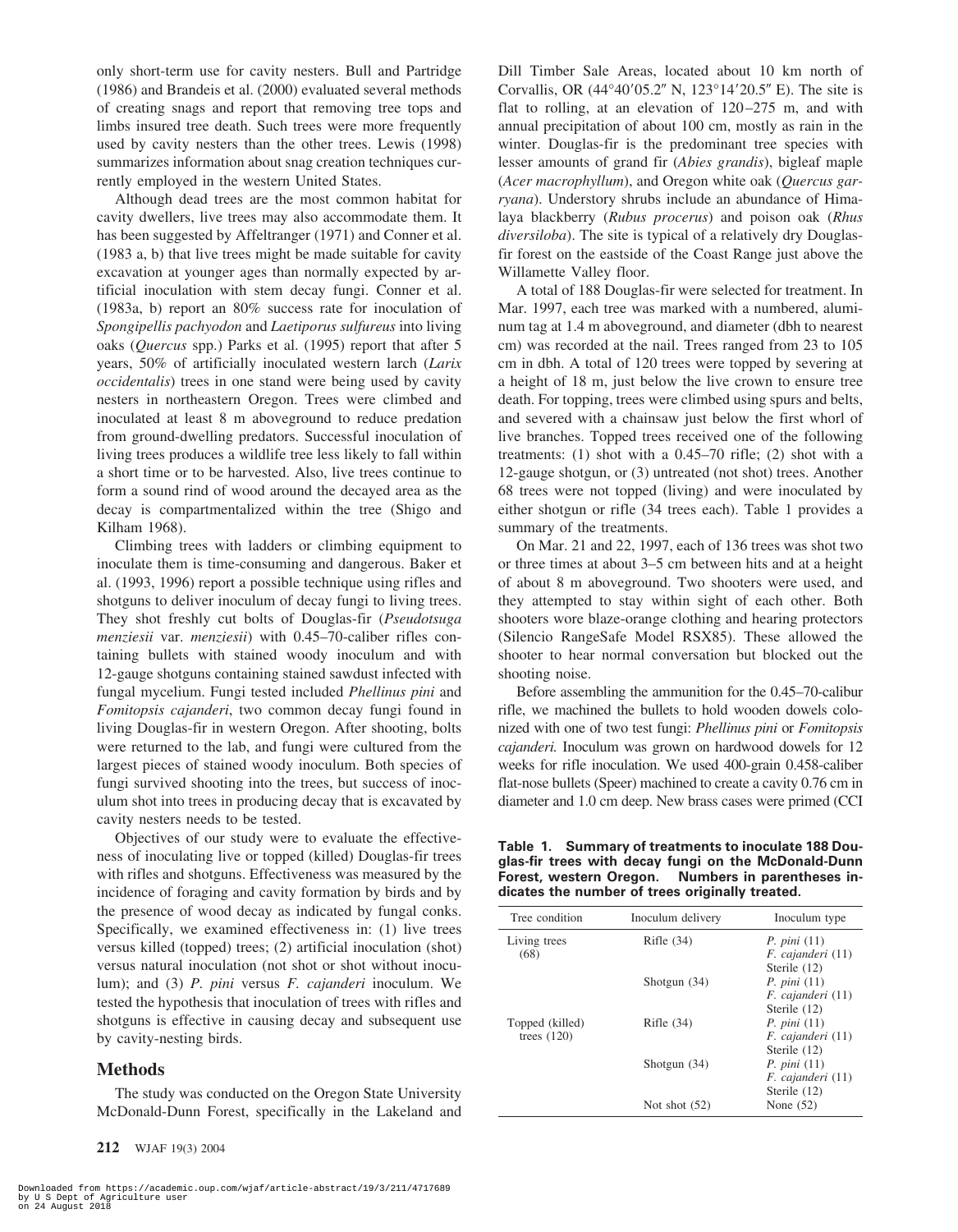|                                                                                                                  |  |  | Table 2. Number (percentage) of Douglas-fir trees with fungal conks, foraging holes, cavities, and bark removed for |
|------------------------------------------------------------------------------------------------------------------|--|--|---------------------------------------------------------------------------------------------------------------------|
| trees inoculated with two species of decay fungi by rifle, shotgun, or not shot after 5 years in western Oregon. |  |  |                                                                                                                     |

|                                |                | No. $(\%)$ of trees with |                         |                        |                   |                  |              |                |                        |
|--------------------------------|----------------|--------------------------|-------------------------|------------------------|-------------------|------------------|--------------|----------------|------------------------|
| Total                          |                | Conks by species         |                         |                        |                   | Foraging holes   |              |                |                        |
| Treatment/inoculum             | trees<br>(no.) | Trichaptum<br>abietinus  | Cryptoporus<br>volvatus | Fomitopsis<br>pinicola | Phellinus<br>pini | $\leq$ 5 cm      | $5-10$ cm    | Cavities       | <b>Bark</b><br>removed |
| Topped trees (killed)<br>Rifle |                |                          |                         |                        |                   |                  |              |                |                        |
| P. pini                        | 9              | 5(56)                    | 1(11)                   | 0(0)                   | 1(11)             | 5(56)            | 1(11)        | 3(33)          | 1(11)                  |
| F. cajanderi                   | 9              | 3(33)                    | 0(0)                    | 1(11)                  | 1(11)             | 3(33)            | 3(33)        | 5(56)          | 1(11)                  |
| Sterile                        |                | 3(43)                    | 0(0)                    | 0(0)                   | 0(0)              | 3(33)            | 1(11)        | 2(29)          | 0(0)                   |
| Tot. or ave.                   | 25             | 11(44)                   | 1(4)                    | 1(4)                   | 2(8)              | 11(44)           | 5(20)        | 10(40)         | 2(8)                   |
| Shotgun                        |                |                          |                         |                        |                   |                  |              |                |                        |
| P. pini                        | 11             | 8(73)                    | 0(0)                    | 0(0)                   | 0(0)              | 5(45)            | 1(9)         | 4(36)          | 2(18)                  |
| F. cajanderi                   | 10             | 5(50)                    | 1(10)                   | 1(10)                  | 1(10)             | 4(40)            | 1(10)        | 3(30)          | 1(10)                  |
| Sterile                        | 6              | 3(50)                    | 0(0)                    | 0(0)                   | 1(17)             | 2(33)            | 1(17)        | 1(17)          | 1(17)                  |
| Tot. or ave.                   | 27             | 16(59)                   | 1(4)                    | 1(4)                   | 2(7)              | 11(41)           | 3(11)        | 8(30)          | 4(15)                  |
| Not shot                       | 49             | 23(47)                   | 3(6)                    | 3(6)                   | 6(6)              | 17(35)           | 13(27)       | 14 (29)        | 8 (16)                 |
| Tot. or ave.                   | 103            | 50(49)                   | 5(5)                    | 5(5)                   | 10(10)            | 39(38)           | 21(20)       | 32(31)         | 14 (14)                |
| Not topped (live)              |                |                          |                         |                        |                   |                  |              |                |                        |
| Rifle                          | 29             | $\overline{0}$           | $\theta$                | $\overline{0}$         |                   | $\boldsymbol{0}$ | $\mathbf{0}$ | $\overline{0}$ | $\overline{0}$         |
| Shotgun                        | 26             | $\overline{0}$           | $\theta$                | $\mathbf{0}$           | $\overline{c}$    | $\mathfrak{2}$   |              | $\overline{0}$ | $\theta$               |
| Tot. or ave.                   | 53             | $\mathbf{0}$             | $\theta$                | $\overline{0}$         | 3                 | $\overline{2}$   |              | $\theta$       | $\Omega$               |

200 primers), filled with 45 grains of DuPont IMR 4320 powder, and the machine bullets were seated. This load has been proven safe in our firearms, but it may not be safe in others. Within 48 hours of shooting, a fungal-colonized dowel was placed in the bullet cavity, and the opening was sealed with silicone. For controls (no wooden dowel), we used Remington factory-loaded ammunition with 400-grain bullets. We used a custom bolt-action 0.45–70-calibur rifle with a  $6\times$ scope, or a Marlin 1895SS lever-action rifle with a  $1.75-5\times$ scope to inoculate trees.

For the shotgun inoculation, Federal Gold Medal hulls were primed with W-209 primers and were filled with 31 grains of DuPont 800X powder. A BPGS gas seal was seated, followed by three 0.95-cm (3/8 in.)-thick Butler fiber wads. Conifer sawdust was inoculated with one of the two test fungi and incubated for 12 weeks. Colonized sawdust was packed into the hollow base of a 475-grain lead slug, cast with a Lyman 2654012 slug mold, and sealed in place with silicone seal applied to a 0.127-cm (0.05-in.) card wad. This load has been proven safe in our shotguns but may not be safe in others. Within 72 hours of shooting, slugs were inserted into the prepared case and roll crimped to secure the load. Uncolonized controls used the same load without the sawdust.

Five years after treatment from Apr. to Oct. 2002, all sample trees were examined and the following data recorded for each tree: (1) tag number; (2) dbh; (3) condition (live, dead, topkill, or broken top); (4) approximate number and species of fungal conks on the tree bole; (5) number of foraging holes  $\leq 5$  cm in diameter and  $5-10$  cm diameter; (6) number of cavities  $>15$  cm deep; and (7) bark removed  $>100$  cm<sup>2</sup> in area.

Seven trees were destructively sampled in Aug. 2002 by felling each tree and dissecting a 0.3-m-long bolt where the slugs/bullets entered the tree trunk (about 8 m aboveground and usually indicated by resin flow or visible wound). Bolts were further cut into 5-cm-thick disks to locate at least one of the slugs/bullets and determine presence of wood decay near the slug. The following information was collected for each stem disk: (1) tree number; (2) disk diameter inside bark (nearest cm); (3) tree age at the disk; (4) stain/decay area (length  $\times$  width [nearest cm]  $\times$  0.75); and (5) distance (nearest cm) from disk edge to bullet.

## **Results and Conclusions**

Only 156 of 188 trees were relocated 5 years after treatment. All 103 topped trees that were found were dead 5 years after treatment. Only one of 53 untopped and live trees was dead after 5 years. Half (50%) of the topped and killed trees had considerable sap rot as indicated by the presence of conks of *Trichaptum abietinum* (Table 2). Conks of *Cryptoporus volvatus, Fomotopsis pinicola*, or *Phellinus pini* were sometimes observed on topped trees. Brandeis et al. (2000) also found *T. abietinum* and *C. volvatus* to be the most common sap rot fungi on artificially made Douglas-fir snags on a western Oregon site only a few kilometers from our study site. The frequency of decay fungal species, as indicated by conks, did not differ among trees that were (1) shot with rifle or shotgun or were not shot, or (2) inoculated with *P. pini* or *F. cajanderi*, or were sterile. Almost half of the topped trees had some evidence of wildlife activity, including foraging holes, nest-cavities, or bark removed (Table 2). There were no differences in the incidence of wildlife activity among the treatments (rifle, shotgun, or not shot).

Only one of 53 live trees that was shot (sterile inoculum) had any conks, and these were of *P. pini*, which may have been present before treatment. Of the seven live and shot trees that were destructively sampled, stem disks cut at the bullet entry site averaged 52 years in age and 38.5 cm in diameter, and bullets penetrated a mean of 9.8 cm into the wood (Table 3). All seven shot trees had internal decay that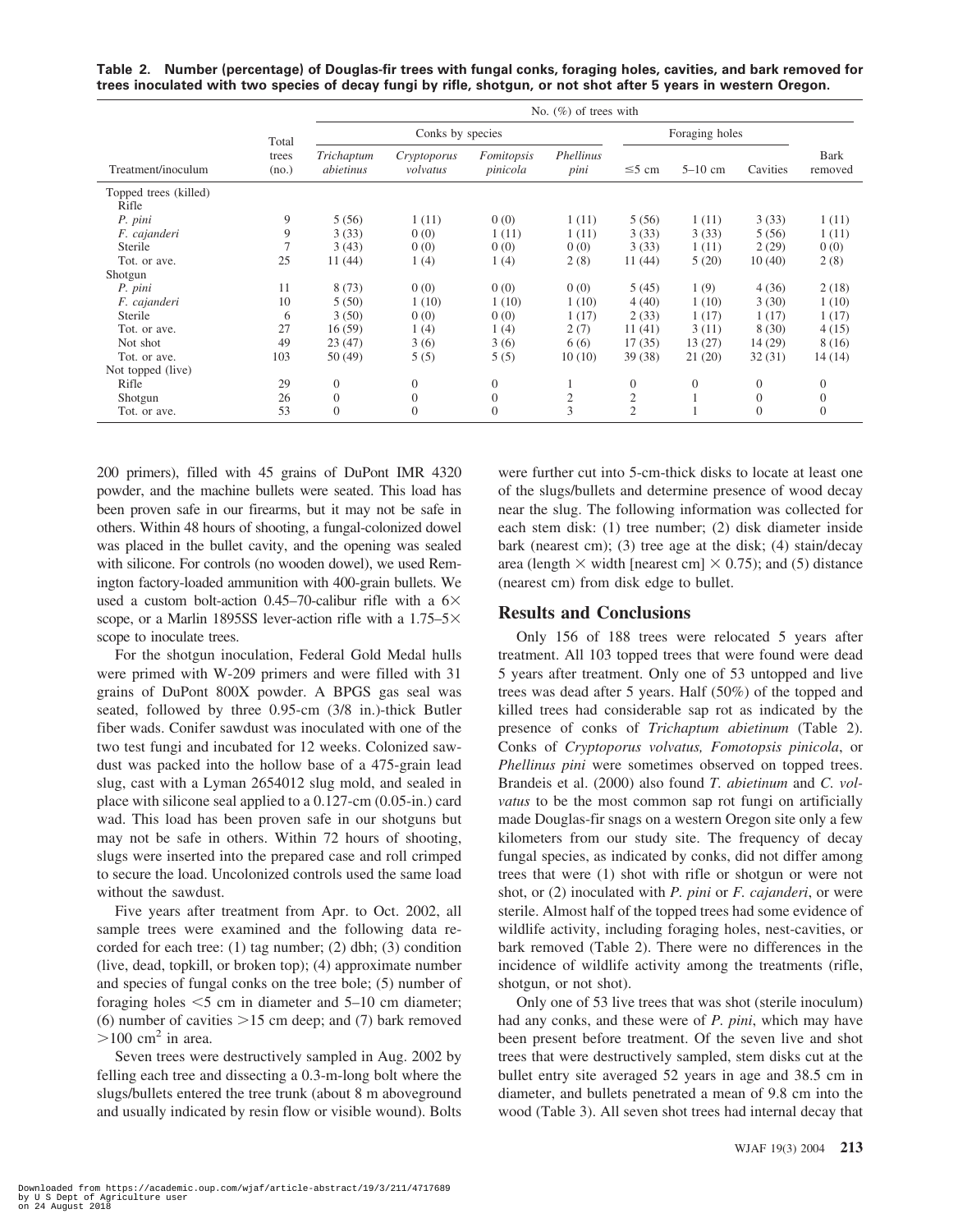**Table 3. Characteristics, decay area, and treatments for 5-cm-thick wood disks dissected at a height of about 8 m aboveground from seven Douglas-fir trees that were live (not topped) but shot with decay fungi 5 years previously.**

| Disk dia. (cm) | Disk age $(yr)$ | Decay area $(cm2)$ | Distance (cm) from<br>disk edge to bullet | Treatment/fungal inoculum |
|----------------|-----------------|--------------------|-------------------------------------------|---------------------------|
| 49.8           | 56              | 72.9               |                                           | Rifle/sterile             |
| 32.5           | 64              | 58.1               | $\overline{\phantom{a}}$                  | Rifle/sterile             |
| 55.4           | 54              | 96.8               | 10.2                                      | Rifle/P. pini             |
| 26.7           | 50              | 59.4               | 10.9                                      | Shotgun/?                 |
| 38.1           |                 | 58.1               | 8.9                                       | Rifle/sterile             |
| 30.5           | 34              | 48.4               | 8.9                                       | Rifle/F. cajanderi        |
| 36.8           | 55              | 87.1               | 10.2                                      | Rifle/sterile             |
| Mean           |                 |                    |                                           |                           |
| 38.5           | 52.2            | 68.7               | 9.8                                       |                           |



**Figure 1. Trunk wound (top of disk) at about 8 m aboveground caused by a fungal-inoculated rifle bullet (white spot below stain) and subsequent wood decay (stain) in a live Douglas-fir inoculated 5 years previously.**

averaged 68.7 cm<sup>2</sup> in the area near the bullets (Figure 1). The species of fungi causing the decay were not determined. There were no apparent differences in the amount of decay between bullets with fungal inoculum and bullets with sterile inoculum, but our sample size was small (Table 3) None of the untopped (live) trees had wildlife activity, except for one tree with foraging holes  $<$  5 cm deep.

It appears that tree killing by topping below the live crown is a faster method of creating wildlife habitat (foraging and nesting) than ballistic inoculation of live Douglas-fir trees in the Oregon Coast Range. Topped and dead trees had more foraging holes, deep cavities, and bark removed than did live inoculated trees. Based on the seven shot trees that we sampled for internal decay, it appears that shooting trees with a shotgun or rifle is effective in creating internal decay within 5 years, but it may be take several more years to form a decay column large enough to be used by cavity-nesting birds. We will continue to monitor treated trees to see if wildlife activity increases with time. Whether artificial inoculation of live trees with decay fungi is needed to create internal decay is still a question, because it appears that trees shot with sterile inoculum had as much decay as trees shot with fungal inoculum, but our sample size was small (Table 3).

Certainly, in topped and dead trees, artificial inoculation with decay fungi by rifle or shotgun made no difference in the amount of sap rot or use by wildlife after 5 years. This may seem obvious because topped trees were inoculated with fungi that usually colonize and decay only living trees, and therefore sap rot in dead trees would only occur naturally by fungi other than *P. pini* or *F. cajanderi*. However, at the time it was not known how long it would take for the topped trees to die after inoculation by rifle or shotgun. Some of the dead trees may have internal decay caused by *P. pini* or *F. cajanderi* as a result of rifle or shotgun inoculation, but this was not determined.

The question of snag (dead tree) and live-tree longevity has not been answered as yet by our study. Perhaps inoculation and subsequent decay and nest development in live trees take longer than in dead trees, but live trees may provide suitable habitat longer than dead trees, a hypothesis that we will continue to test.

## **Literature Cited**

- AFFELTRANGER, C. 1971. The red heart disease of southern pines. P. 96–99 *in* Proc. of symposium of ecology and management of the red-cockaded woodpecker, Thompson, R.L. (ed.). US Bur. Sport Fish. & Wildl. & Tall Timbers Res. Stn., Tallahassee, FL.
- BAKER, F.A., S.E. DANIELS, AND C.A. PARKS. 1993. Rifle and shotgun delivered inoculum for inoculating trees with wood decay fungi. P. 150–156 *in* Proc. 41st annual western international forest disease work conference, Allison, J.R. (compl.), USDA For. Serv., San Bernadino Nat. For., San Bernadino, CA.
- BAKER, F.A., S.E. DANIELS, AND C.A. PARKS. 1996. Inoculating trees with wood decay fungi with rifle and shotgun. West. J. Appl. For. 11(1):13–15.
- BRANDEIS, T.J., M. NEWTON, G.M. FILIP, AND E.C. COLE. 2000. Cavity-nester habitat development in artificially made Douglas-fir snags. J. Wildl. Manage. 66(3):625–633.
- BULL, E.L., AND A.D. PARTRIDGE. 1986. Methods of killing trees for use by cavity nesters. Wildl. Soc. Bull. 14:142–146.
- CONNER, R.N., O.K. MILLER JR., AND C.S. ADKISSON. 1976. Woodpecker dependence on trees infected by fungal heartrots. Wilson Bull. 88:575–581.
- CONNER, R.N., J.G. DICKSON, AND B.A. LOCKE. 1981. Herbicide-killed trees infected by fungi: Potential cavity sites for woodpeckers. Wildl. Soc. Bull. 94:308–310.
- CONNER, R.N., J.G. DICKSON, AND J.H. WILLIAMSON. 1983a. Potential woodpecker nest trees through artificial inoculation of heart rots. P. 68–72. *in* Proc. of the snag habitat management symposium, Davis, J.W., and R.A. Ockenfels (tech. coords.), USDA For. Serv. Gen. Tech. Rep. RM-99.
- CONNER, R.N., J.C. KROLL, AND D.L. KULHAVY. 1983b. The potential of girdled and 2,4-D-injected southern red oaks as woodpecker nesting and foraging sites. South. J. Appl. For. 7:125–128.
- LEWIS, J.C. 1998. Creating snags and wildlife trees in commercial forest landscapes. West. J. Appl. For. 13(3):97–101.